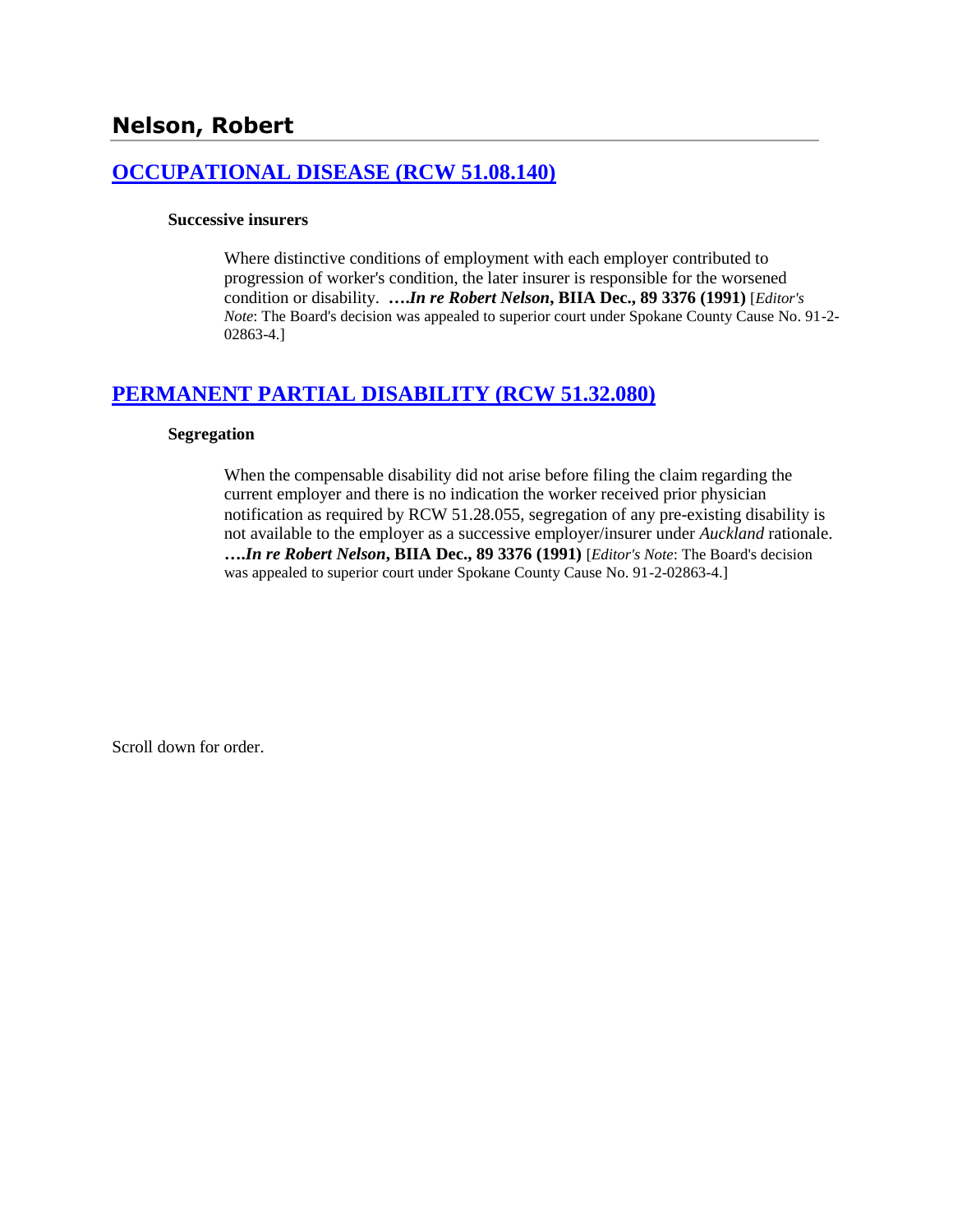### **BEFORE THE BOARD OF INDUSTRIAL INSURANCE APPEALS STATE OF WASHINGTON**

**)**

**IN RE: ROBERT L. NELSON ) DOCKET NO. 89 3376**

**CLAIM NO. T-124235 ) DECISION AND ORDER**

APPEARANCES:

Claimant, Robert L. Nelson, by Solan, Doran, Milhem & Hertel, P.S., per Robert C. Milhem, Attorney, and Wendy R. Green, Legal Assistant

Self-Insured Employer, ADM Milling Company, by Roberts, Reinisch, Mackenzie, Healey & Wilson, P.C., per Michael H. Weier, Steven R. Reinisch and Craig A. Staples

Self-Insured Employer (Intervenor), Nabisco, Inc., by Law Offices of Madden & Crockett, per Carol J. Molchior

Department of Labor and Industries, by The Attorney General, per Kent E. Mumma, Assistant, and Gary W. McGuire, Paralegal

This is an appeal filed by the self-insured employer, ADM Milling Company, on August 10, 1989, from an order of the Department of Labor and Industries dated June 28, 1989, which required ADM Milling Company to accept the claim for occupational disease and allowed the claim for medical treatment and other benefits as indicated or authorized by the law. **AFFIRMED**.

# **PROCEDURAL AND EVIDENTIARY MATTERS**

Pursuant to RCW 51.52.104 and RCW 51.52.106, this matter is before the Board for review and decision on a timely Petition for Review filed by the self-insured employer, ADM Milling Company, to a Proposed Decision and Order issued on October 5, 1990 in which the order of the Department dated June 28, 1989 was affirmed.

The Board has reviewed the evidentiary rulings in the record of proceedings and finds that no prejudicial error was committed and said rulings are hereby affirmed with the following exception: ADM Milling's objection and motion to strike during the August 15, 1990 deposition of Stephen R. Sears, M.D., at 54, lines 12-18, are overruled and denied.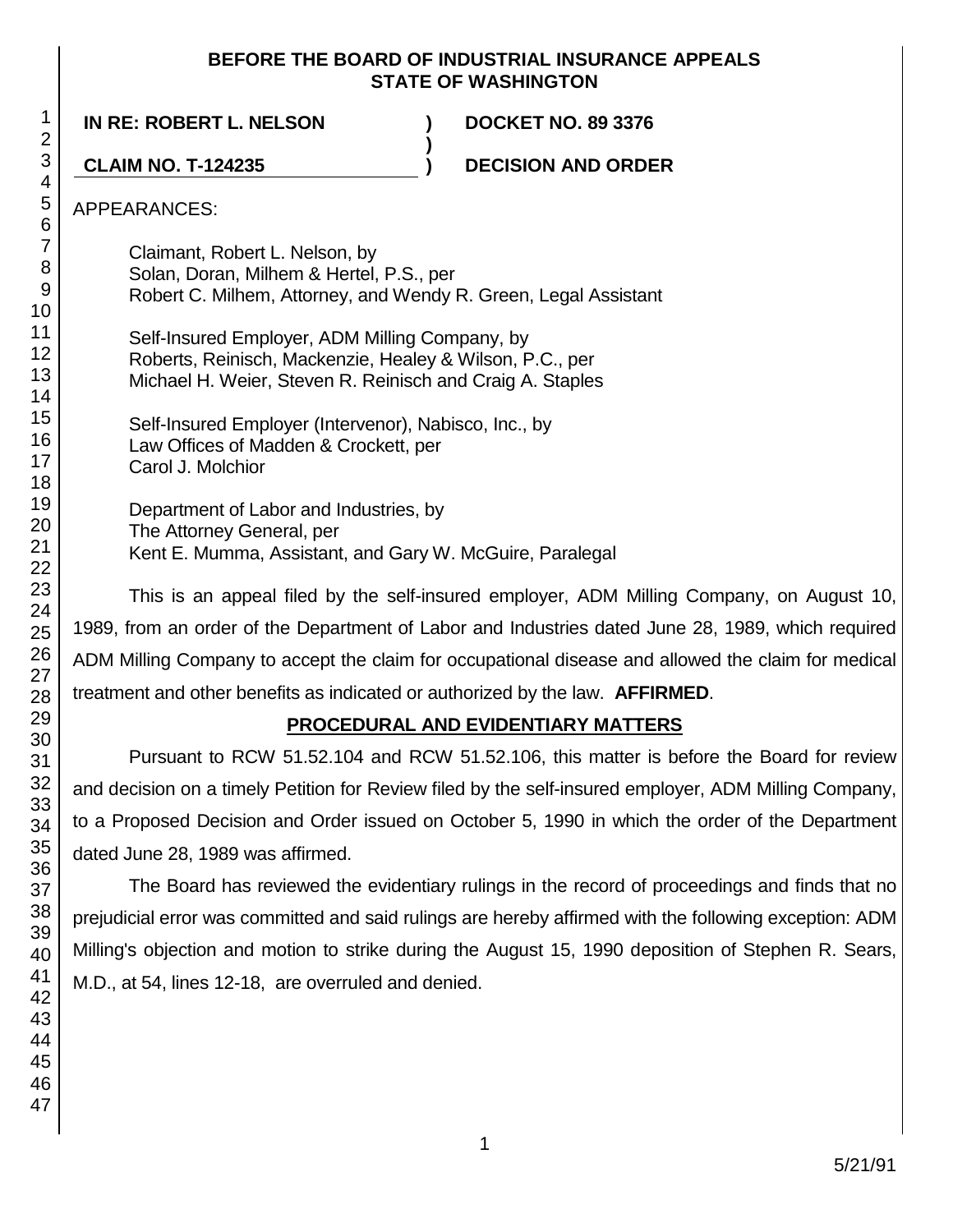### **DECISION**

Robert L. Nelson has worked at the same milling plant since 1952. The plant was purchased from Nabisco, Inc. (Nabisco) by ADM Milling Company (ADM) in May 1984. The appealed order allows Mr. Nelson's claim for occupational disease and directs the self-insured employer, ADM, to accept responsibility. ADM appealed and the former plant owner, Nabisco, intervened. ADM asks that it be found free of responsibility for this claim or, alternatively, that a portion of Mr. Nelson's condition preexisting ADM's ownership be segregated.

At a pre-hearing conference on March 2, 1990 and a hearing on July 2, 1990, the parties stipulated that Mr. Nelson sustained an occupational disease. The descriptive diagnosis of this disease is not at issue. Certified orthopedist Dr. Richard P. Treloar described the disease as "bilateral degenerative disease in both knees" (7/2/90 Tr. at 35), certified rehabilitation medicine specialist Dr. G. Keith Mackenzie described it as "degenerative joint disease in both knees" (7/2/90 Tr. at 73), and certified orthopedic surgeon Dr. Stephen Sears described it as "significant arthritis in his knees"  $(8/15/90$  Sears Dep. at 29).<sup>1</sup>

This Board has consistently held that the employer on the risk on the date of compensable disability or last injurious exposure is responsible for the full cost of the claim so long as the exposure to which the worker is subjected is of a kind contributing to the condition for which the claim is filed. In re Lester H. Renfro, BIIA Dec., 86 2392 (1988); In re Forrest Pate, BIIA, Dec., 58,339 (1982); and, In re Delbert Monroe, BIIA Dec., 49,698 (1978). Responsibility for an occupational disease claim may be avoided by an employer if the exposure during the time it was on the risk had no effect on the worker's condition. In re Charles D. Jones, BIIA Dec., 70 660 (1987); In re Frank W. Johannes, BIIA Dec., 67,323 (1985); and, In re Roland Lamberton, BIIA Dec., 63,264 (1984).

ADM makes three basic arguments in support of its appeal. First, ADM argues that exposure at ADM was not of a kind which worsened Mr. Nelson's underlying pathology, as opposed to merely

l

 <sup>1</sup> The stipulation limits ADM's appeal by excluding any challenge to Mr. Nelson's right to have his occupational disease claim allowed. We accept as given, then, that Mr. Nelson's bilateral degenerative disease in both knees arose "naturally and proximately out of employment" during plant ownership by Nabisco or under successive ownership by ADM, or both. See RCW 51.08.140. Thus Mr. Nelson's condition "came about as a matter of course as a natural consequence or incident of distinctive conditions of" work for either Nabisco or ADM, or both. Dennis v. Dep't of Labor & Indus., 109 Wn.2d 467, 481, 745 P.2d 1295 (1987); Kaiser Aluminum v. McDowell, 58 Wn.App. 283, 286, 792 P.2d 1269 (1990).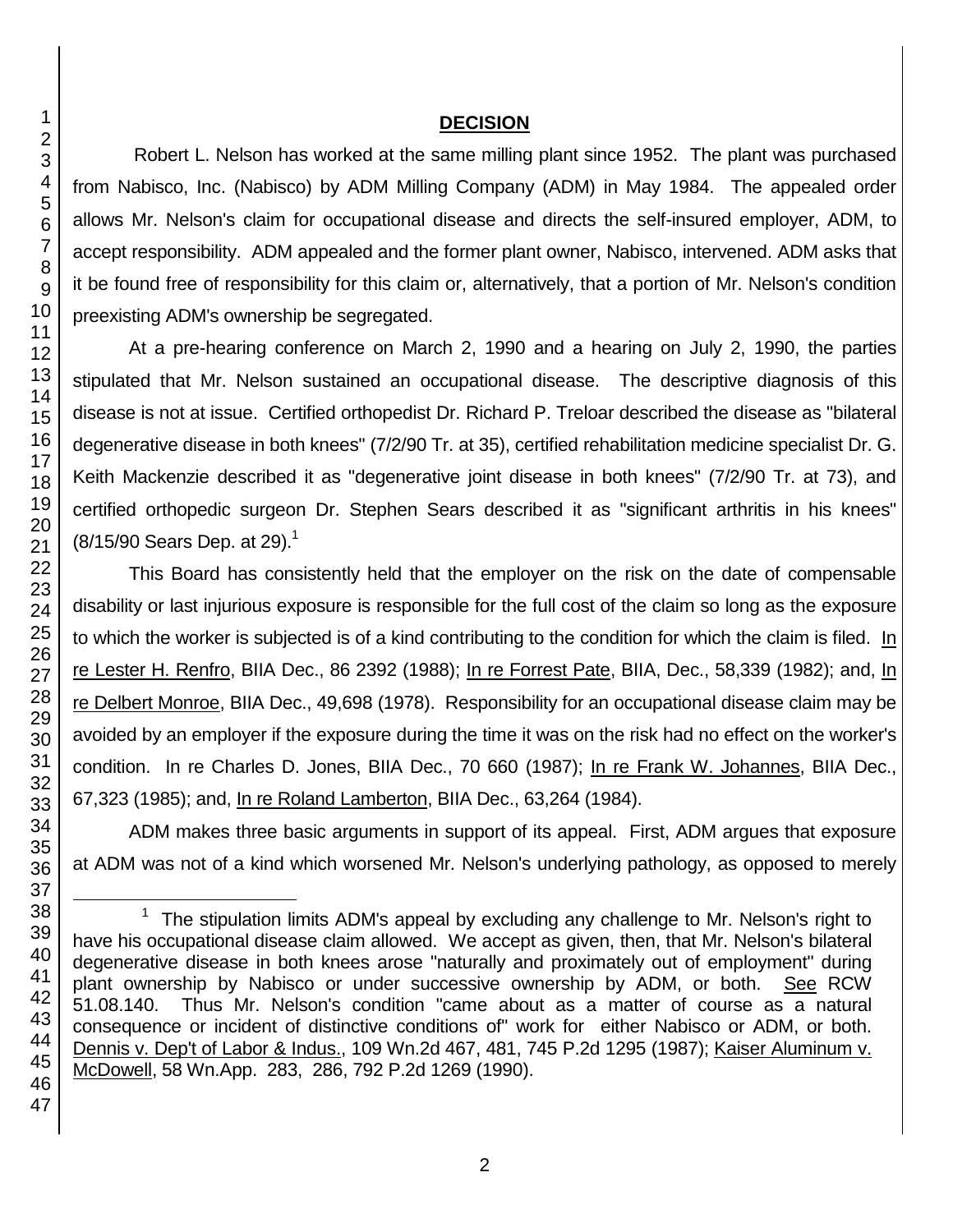worsening his symptoms, and that ADM should therefore not be held responsible. Secondly, ADM argues that even if exposure at ADM contributed to Mr. Nelson's condition, ADM should not be responsible because any worsened knee condition was not a natural consequence of distinctive conditions at ADM (see footnote 1 supra). Third, ADM argues Mr. Nelson had a compensable disability preexisting ADM ownership and that this portion of the condition should be segregated.

ADM cites three Oregon cases in support of its first convention- -that worsening of underlying pathology, not just symptoms, is a prerequisite to successive employer/insurer responsibility: Hensel Phelps Const. v. Mirich, 81 Or.App. 290, 724 P.2d 919 (1986); Fred Meyer v. Benjamin Franklin Sav. & Loan, 73 Or.App. 795, 700 P.2d 257 (1985) and FMC Corp. v. Liberty Mutual Ins. Co., 70 Or.App. 370, 689 P.2d 1046 (1984), modified 73 Or.App. 223, 698 P.2d 551 (1985).

Of the three cases cited, only Hensel and Fred Meyer distinguished between worsening of symptoms and worsening of the underlying condition. Both of the cases are distinguishable from the present appeal. Hensel was an injury case in which a prior claim was paid. The issue was whether a second employer should be responsible for a new injury. Fred Meyer was an occupational disease case wherein a prior claim also was paid. The issue was whether a second employer should be responsible under an additional claim.<sup>2</sup>

Of the Oregon cases cited, only FMC Corp. is similar to the present case in that it raised the question of successive insurer responsibility for an occupational disease where no prior claim had been filed. FMC Corp. did not make any distinction between worsening of symptoms and worsening of the underlying condition. Rather, the court held that FMC,

> as the last employer where conditions existed that could have caused the disease, to shift responsibility to an earlier employer where working conditions could have caused the disease, ... must establish that the conditions at the earlier employer were the sole cause or that it was impossible for conditions at FMC's plant to have caused the disease.

FMC Corp., 689 P.2d at 1048. See also FMC Corp., 698 P.2d at 553. A similar rule is stated in Inkley v. Forest Fiber Products Co., 288 Or. 337, 605 P.2d 1175 (1979)--once the requirement of some contributing exposure is met, courts will not go on to weigh the relative amount or duration of

l

<sup>&</sup>lt;sup>2</sup> Further research discloses that Fred Meyer is cited in Industrial Indemnity Co. v. Weaver, 81 Or. App. 493, 726 P.2d 400, 401 (1986). Similarly this case involved an occupational disease and a prior paid claim. The issue was whether later insurers should be responsible for additional benefits claimed.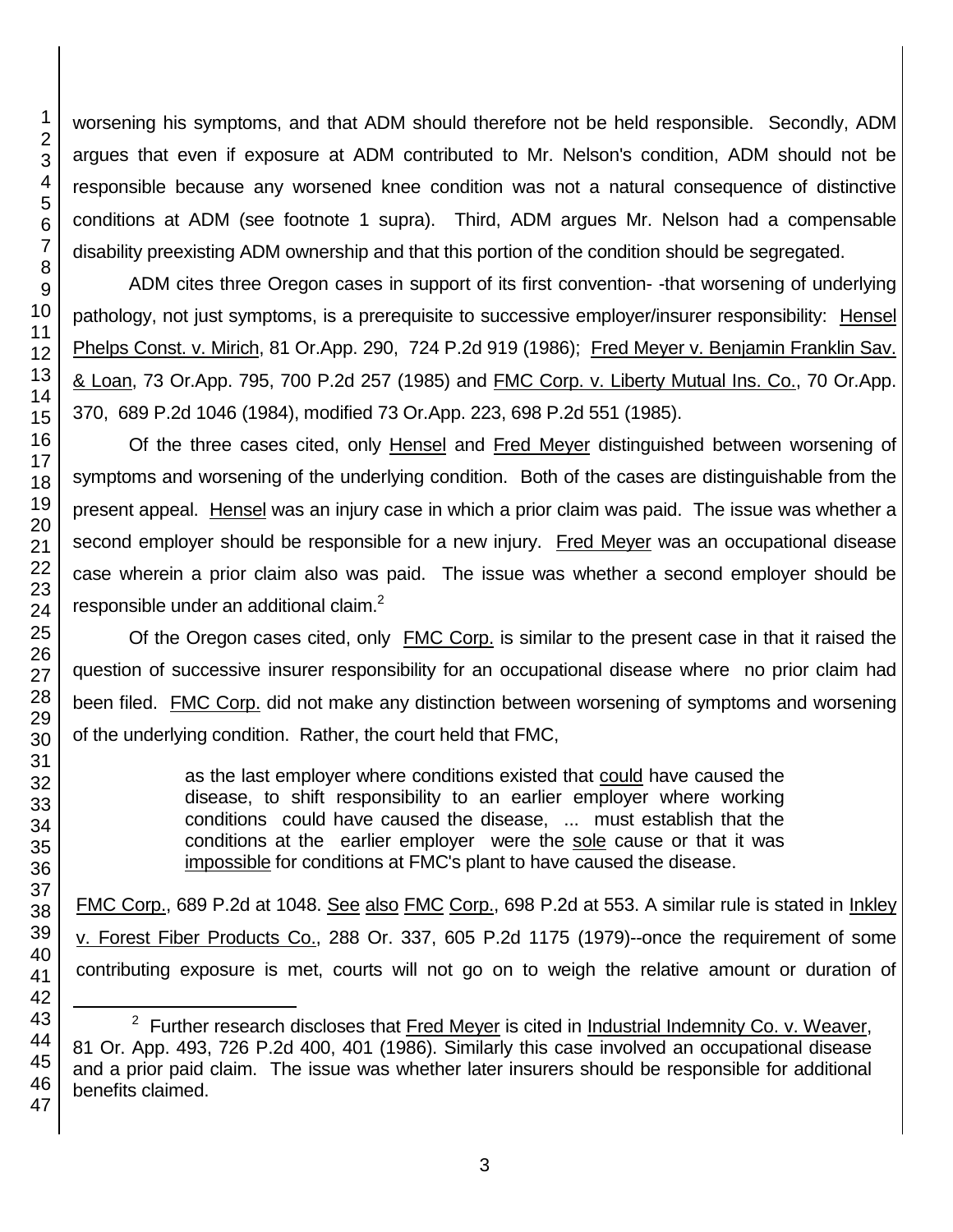exposure under various employers and carriers. This is the majority rule stated in 4 A. Larson, The Law of Workmen's Compensation, § 95.26(a) (1990).

It appears that, under the Oregon rule and the majority rule stated in the Larson treatise, ADM's burden is greater than merely showing that only Mr. Nelson's symptoms, rather than his underlying condition, worsened during its watch. However, we do not need to reach that question because the evidence shows the ADM Milling exposure proximately caused a worsening of the knee condition, on the basis of both symptoms and x-ray findings. The facts present here do not support ADM Milling's contention that only symptomatology worsened while it was the employer/insurer.

Mr. Nelson became a maintenance man between 1981 and 1983. 7/2/90 Tr. at 13. Plant ownership changed from Nabisco to ADM Milling in 1984. Mr. Nelson testified that walking and the other work activities of his maintenance job occurred on hard floors and made his knees worse:

- Q. Thinking back to 1987 when you filed the accident report, your knee pain in that year when you filed the accident report was worse than it was in 1986, was it not?
- A. Yes.
- Q. Over the years, over the last several years in fact your knees have gotten progressively worse with each year, is that right?
- A. Yes.

7/2/90 Tr. at 22.

Dr. Stephen Sears, a certified orthopedic surgeon, evaluated claimant on July 10, 1990, and reviewed the originals of knee x-ray films taken in 1982, 1987 and 1990. The two other physicians to testify, Drs. Richard L. Treloar and G. Keith Mackenzie, had not evaluated the 1982 films, but felt the degeneration probably did not change in degree between 1982 and 1987. Dr. Sears stated the x-rays showed increased "pathology" occurring during claimant's ADM employment:

- Q. Before I ask you the next question, Doctor, can you just describe for us as best you can in lay-person's terms how you interpreted the February 1982 x-rays?
- A. Yes, I interpreted those as showing mild narrowing of the medial joint space, and that would be an early arthritic condition involving the knees.
- Q. Okay. Is mild changes, is that the equivalent or not of minimum degenerative changes?
- A. It is the equivalent.
- Q. All right. And how would you describe, in, again, in layperson's terms as much as possible, the nature of the x-rays that you reviewed from 1987?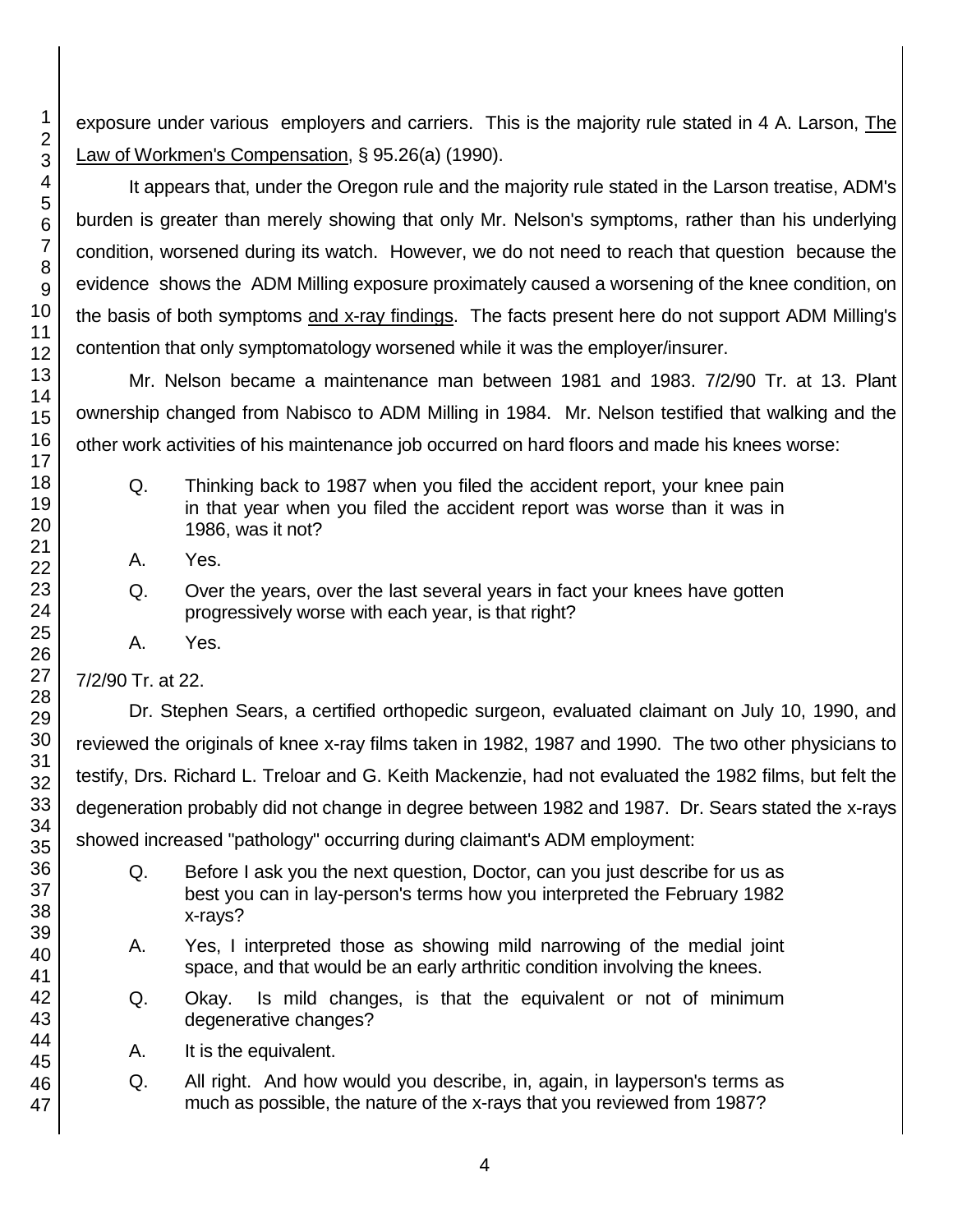A. Well, in 1987 I would describe in lay terms that arthritis as being advanced; severe I guess would be a better word.

Sears Dep. at 21.

- Q. If you remember my question, Doctor, do you have an opinion?
- A. Yes, my opinion would be that the patient did have arthritis prior to 1984 in his knees, but that it advanced significantly from 1984 through 1987 based upon the patient's testimony and the fact that the x-rays in 1982, which occurred after he switched jobs, show only minimal arthritis and not in stage or terminal arthritis of his knees.
- Q. Okay. And Doctor, more specifically, assuming that working full time on hard surfaces did aggravate his knee condition, do you have an opinion whether his employment from '84 to the present contributed to that progression?
- A. Yes, and my opinion would be in the affirmative.
- Q. All right. Doctor, I'd like you to assume that Mr. Reinisch's second expert in this matter, Dr. Keith Mackenzie, has testified that it is medically probable in his opinion that the work Mr. Nelson did as a packer, and particularly lifting and moving heavy bags of feed, was what contributed to claimant's knee degeneration, but that his walking on hard surfaces all day did not in any way contribute because after the packing work, claimant's knee degeneration became so severe that it was like a broken dinner plate, and according to Dr. Mackenzie, quote, "Once a plate is broken, you can drop it some more after it's broken, but the damage is already done," end quote.

Assuming that to have been his testimony, Doctor, do you agree or disagree with Dr. Mackenzie that walking on hard surfaces has not contributed in any way but that only lifting and moving heavy bags of feed contributed to claimant's knee degeneration?

- A. I would disagree.
- Q. Why?
- A. Because, there again, we go back to the x- rays of February the 25th, 1982. Those x- rays show only mild arthritic changes in the knee. Those x-rays were taken a year or approximately a year after the patient ceased doing the job that involved carrying and lifting the hundred pounds, so something had to have occurred after February the 25th, 1982, that caused this arthritis to advance from minimal to severe. By what you've told me, the only thing that occurred during that time was walking on the concrete; that would appear to be a more likely causative agent. The lifting of the heavy bags stopped, by my understanding, in 1981, and yet the arthritis had advanced significantly at a much higher pace. I guess, to put it in simple words, I do not equate the x-rays of February 1982 with a

47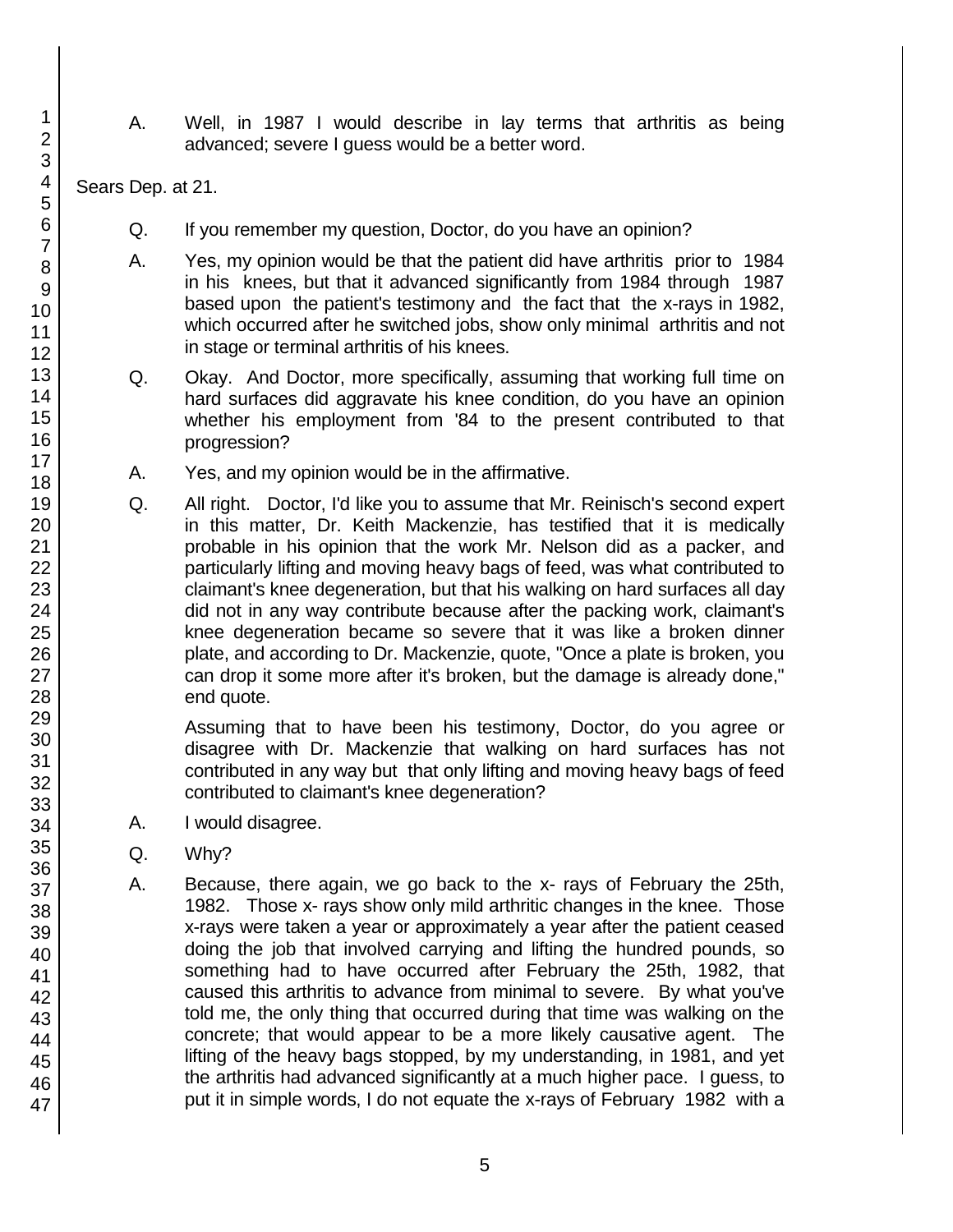broken dinner plate. I don't consider this in stage or terminal or beyond the point of no return.

Sears Dep. at 26-28.

- A. I think I misunderstood your question, at least from what you've just said. I would believe on a more probable than not basis that there was not a significant increase in the arthritis from 1982 through '84, based upon what the patient says. Understanding, and I did want to say this, that the patient's arthritis goes back 18 or 20 years. It has been progressing to a certain degree during that time period, so I'm not trying to say that there was no progression at all from '82 to '84, that would not be reasonable, but my understanding, based upon facts presented to me, would be that there was a probable more significant increase in that arthritis from 1984 through 1987, and that from '82 to '84, although consistent with the progression over the last 20 years, was not particularly outstanding, especially compared with the three years from '84 to '87.
- Q. Okay. I just want to make sure we're absolutely clear on this point, so I'm going to ask the short form of the question.

Is it medically probable that his knee degenerative changes went from minimum degenerative changes in 1982 to severe by 1984?

A. No.

Sears Dep. at 30-31.

Dr. Sears' testimony is firmly based on x-ray film comparisons, as opposed to the suppositions of Drs. Treloar and Mackenzie. We are therefore persuaded that actual underlying degeneration, and not just symptoms, changed from mild or moderate to severe while Mr. Nelson worked for ADM Milling.

Further, the attending physician, Dr. Treloar, testified that the primary cause of the degenerative knee problems was walking on the hard surfaces of concrete and hardwood floors that claimant had done in his work both in the past and present:

- Q. You indicated the work that he was doing standing and walking on cement floors prior to 1984 contributed to the degeneration of his joint disease.
- A. Yes.
- Q. Assuming that to be true, the walking on cement floors that he did subsequent to 1984 was also contributing to his degenerative joint disease.
- A. Probably.

7/2/90 Tr. at 52.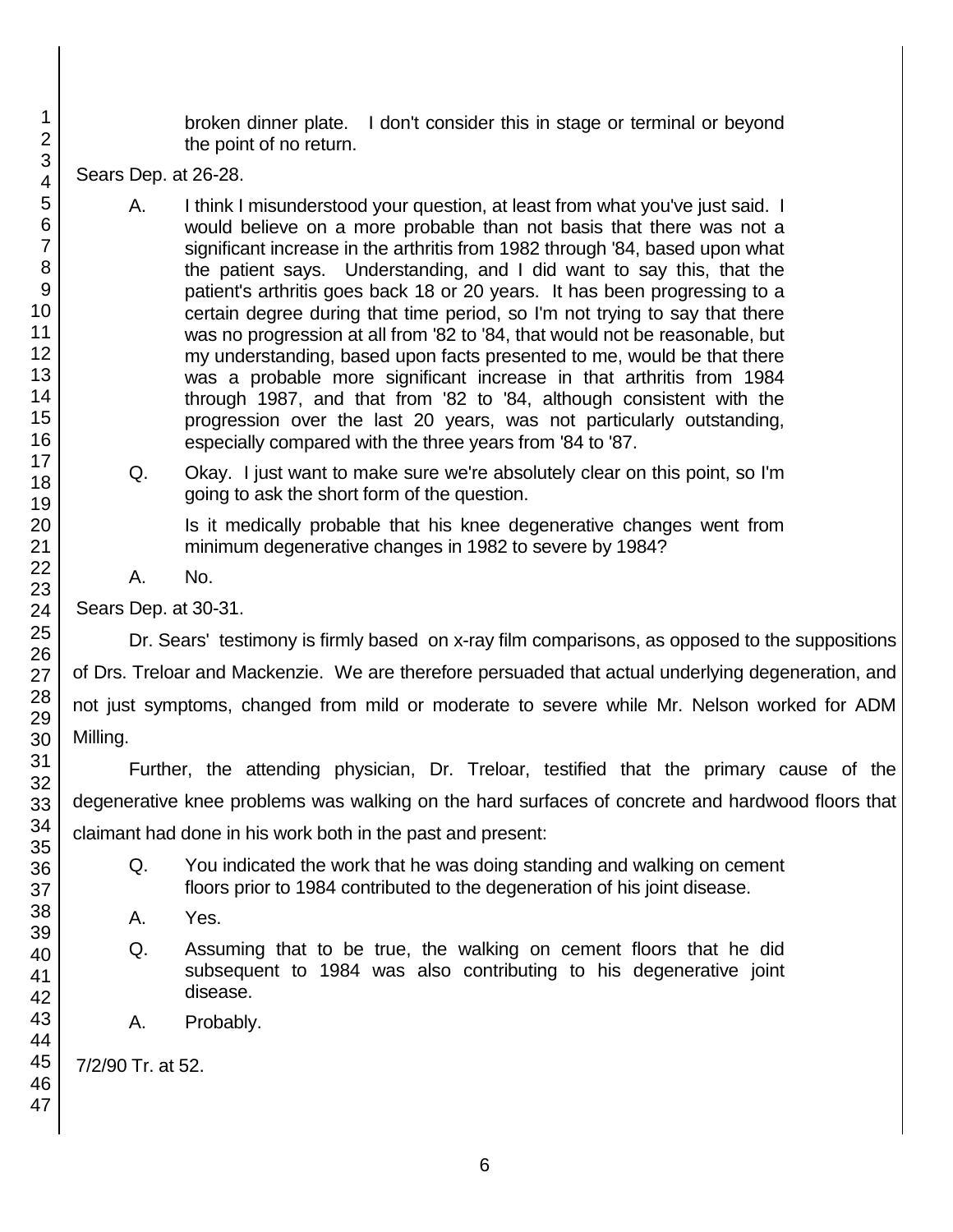- Q. If I understand you correctly, you also feel the walking that he does on cement floors, which is full time, actually aggravates the knees more and aggravates the degenerative joint disease more than if he were not doing that?
- A. Yes.

7/2/90 Tr. at 56.

We conclude that Mr. Nelson's exposure while at ADM Milling was of a kind which contributed to his disability.

We next consider ADM's second argument, that any causative conditions during ADM's ownership were not distinctive. As noted above, the parties have stipulated that Mr. Nelson has sustained an occupational disease. In order to find that causative conditions at ADM were not distinctive, we would need to be convinced, as a threshold matter, that employment conditions during ADM's ownership were different from those during Nabisco's ownership in some manner which is medically significant in Mr. Nelson's case. We cannot find such a significant difference.

For instance, Dr. Richard Treloar was asked whether claimant would have the same knee condition he experiences today, if his many years of Nabisco employment were removed. He replied:

> I said, "It's difficult for me to be certain of that because it would depend on what he had done instead of that for 31 years, but I suspect he probably would not have had, if we could stipulate he did not walk on cement floors for 31 years, it wouldn't matter who he was employed with, but in all likelihood if he had a different type of employment that did not require cement floors, he probably wouldn't have had as severe arthritis as he does."

7/2/90 Tr. at 60-61.

Walking on cement floors appears to have been a distinctive condition of Mr. Nelson's employment for Nabisco until 1984 and for ADM Milling from 1984 through the present. According to Dr. Treloar, the arthritis would not have become as severe as it did, absent this condition found in work with each of the employers.

Furthermore, lifting and climbing were also distinctive conditions of work with each of the employers. Dr. Treloar felt those requirements of Mr. Nelson's employment also had contributed to the disease:

Q. In previous questioning I asked you whether or not walking and standing on cement floors was the most important factor or aggravating factor on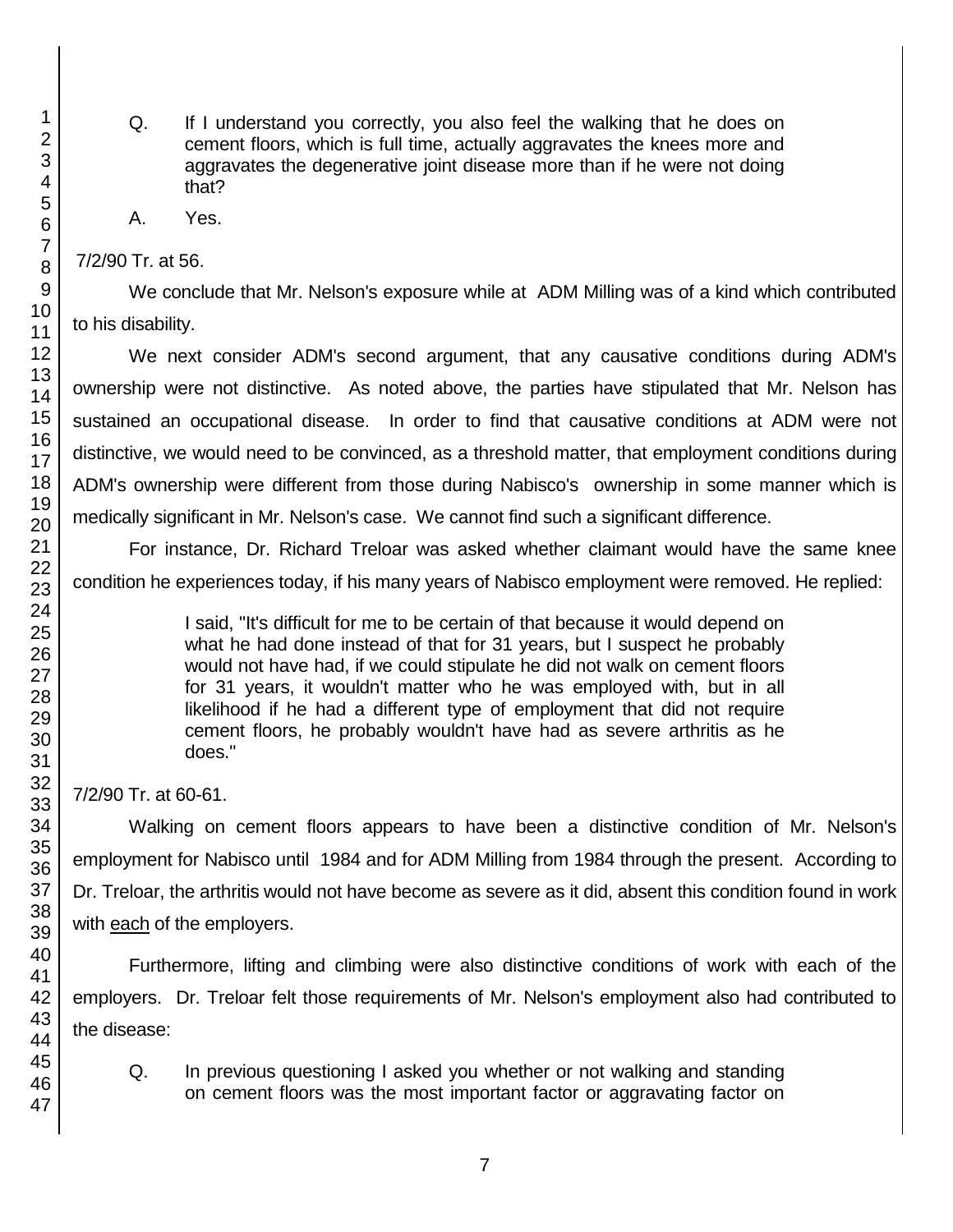Mr. Nelson's knees among his job duties, and I think you indicated it was also the lifting that he did.

- A. Yes.
- Q. Assuming that as a maintenance man lifting is required on an average of between ten and 40 pounds, between four and 20 times per shift, sometimes 50 and 60 pounds, and once or twice a month 100 pounds, and that lifting is typically done between floor and waist level and return, would you agree that he continues to have some stress on his knees due to lifting since he's become a maintenance man?
- A. Yes.
- Q. If you also assume since he's become a maintenance man he's been required to climb ladders approximately ten times a month, during one day of climbing it may range between one and 20 trips up and down, the maximum height being about eight feet, in order to do activities such as changing light bulbs, etcetera, would you agree that that is also an activity which would be a stress on his knees that could contribute to the degeneration of the knees?
- A. Yes.

# 7/2/90 Tr. at 63-64.

We are not persuaded that any medically significant difference exists between work conditions under Nabisco ownership and that of ADM. More affirmatively we are convinced that walking on cement floors, lifting and climbing are distinctive conditions of Mr. Nelson's employment with ADM as compared to conditions in everyday life or all employments in general. Together, these activities at ADM at least contributed to the progression of Mr. Nelson's knee condition. $3$ 

Finally, we reject ADM's request that we segregate a pre-existing permanent partial disability from the condition for which it is responsible, pursuant to RCW 51.32.080(3). In addressing a similar request, we stated:

> In a long line of cases, this Board has consistently held that the insurer/employer on the risk on the date of compensable disability bears the entire cost of an occupational disease-based disability. See, e.g., In re Lester Renfro, BIIA Dec., 86 2392 (1988). The date of compensable disability is the date on which the worker receives the requisite statutory notice from a physician of the existence of an occupationally related

l 3 Unlike ADM, we believe such a conclusion is compatible with, and likely required by, Kaiser Aluminum v. McDowell, supra which held that walking and climbing on hard surfaces in combination with heat qualify as distinctive conditions of employment. 58 Wn.App. at 287.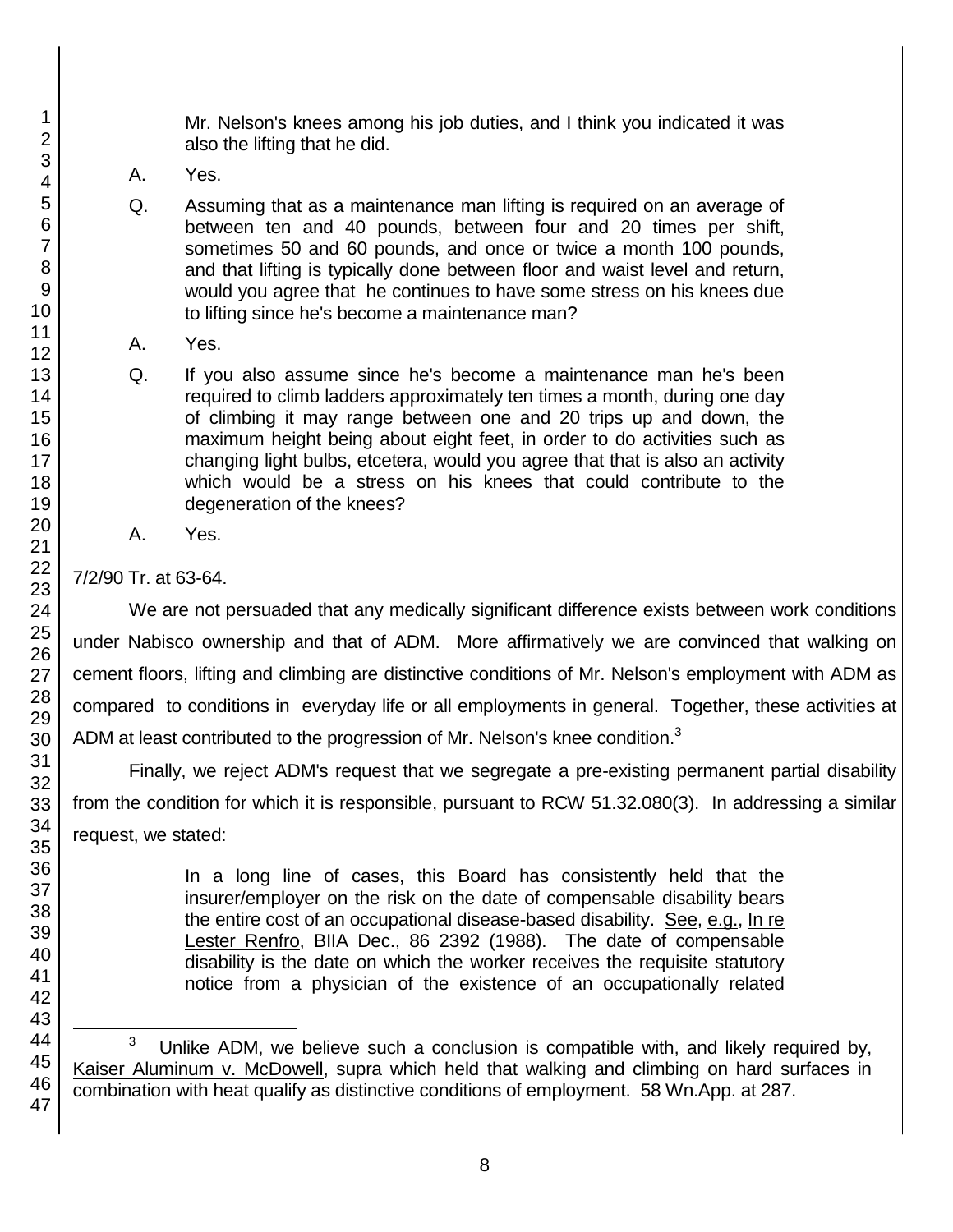disease-based disability. RCW 51.28.055; See, e.g., In re Charles D. Jones, BIIA Dec., 70,660 (1987); In re Winfred E. Hanninen, BIIA Dec., 50,653 (1979). Since the apportionment of financial responsibility is not permissible in occupational disease claims, it cannot be achieved under the guise of segregating preexisting permanent partial disability. Thus, the manner in which we allow segregation in occupational disease cases must be consistent with our many decisions prohibiting apportionment.

For non-industrially related preexisting permanent partial disability there is no potential for apportionment masquerading as segregation. Thus, if the evidence discloses a preexisting symptomatic, disabling condition, segregation is appropriate.

But for preexisting occupationally-related permanent partial disability something more is required in order to avoid apportionment. The worker must have filed a claim for the preexisting disability or the terms of RCW 51.28.055 with respect to notification by a physician of the existence of a preexisting occupational disease must have been met.

That is, if the date of compensable disability with respect to a preexisting permanent partial disability occurred when another insurer/employer was on the risk, then the subsequent insurer/employer is not responsible for paying that portion of the permanent partial disability award. In this sense, the question of whether to segregate preexisting permanent partial disability is a part of the larger problem of identifying the insurer/employer which is responsible for the costs of an occupational disease claim.

In re Ronald Auckland, Dckt. No. 88 4099 (January 10, 1990) at 3-4.

The date of compensable disability did not arise prior to the time the claim was filed in 1987, when ADM Milling was Mr. Nelson's employer. No prior claim was filed and no evidence has been provided which suggests Mr. Nelson received prior physician notification as required by RCW 51.28.055. Segregation of any preexisting disability pursuant to RCW 51.32.080(3) is unavailable to ADM as successive employer/insurer. ADM Milling Company must accept the full responsibility for this occupational disease claim and provide benefits in accordance with the Department's order dated June 28, 1989.

Having reviewed the record of proceedings, the Proposed Decision and Order, ADM Milling Company's Petition for Review, and the Department's and Nabisco's replies thereto, we concur with the Industrial Appeals Judge's proposed Findings of Fact and Conclusions of Law and hereby adopt them in their entirety as our final findings and conclusions, with the following changes: at page 13, line 26, we add to Finding of Fact No. 2 the sentence, "The claimant did not receive notice from his physician of his occupational disease and that a claim for disability may be filed prior to ADM plant